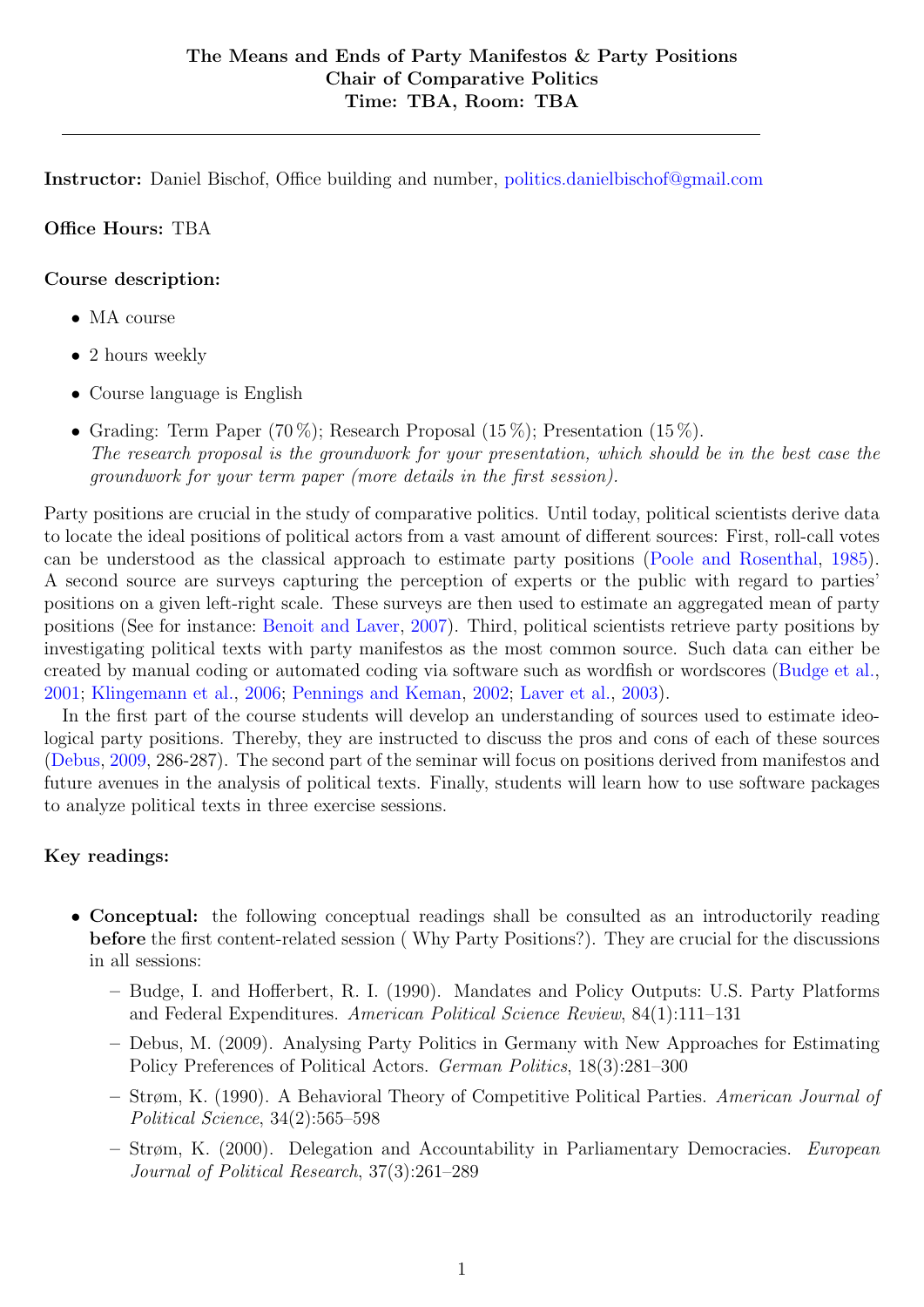- **Technical:** the following resources are of technical nature and useful to accompany the text mining process. It might be worthwhile to buy a copy of [Jockers](#page-1-0) [\(2014\)](#page-1-0).
	- Kenneth Benoit's [homepage](http://www.kenbenoit.net/category/quantitative-methods/)
	- Grimmer, J. and Stewart, B. M. (2013). Text as Data: The Promise and Pitfalls of Automatic Content Analysis Methods for Political Texts. Political Analysis, 21(3):267–297
	- Jockers, M. L. (2014). Text Analysis with R for Students of Literature. Springer, Cham, Heidelberg, New York, Dordrecht, London

#### <span id="page-1-0"></span>What you will learn:

- The roots and reasons for measuring party positions
- Key theoretical concepts standing behind manifestos and positions derived therefrom
- The meanings of manifestos in different institutional settings
- How to re-think positional measurements derived from party manifestos
- How to apply multifaceted quantitative text analysis

#### What I expect from you:

- Students are expected to a) give a presentation  $(15-20 \text{ minutes})$ , b) hand in a research proposal  $(2-3)$ pages) on which the presentation is based upon and c) write a term paper (15-20 pages)
- Students are expected to attend classes regularly.

### Prerequisites:

- BA in Political Science or equivalent qualification for visiting students
- Sufficient knowledge of standard regression techniques; basic knowledge of statistical packages (Stata and/or R)

#### Important Dates:

Deadline for research proposal . . . . . . . . . . . .7 days before presentation Deadline for term paper . . . . . . . . . . . . . . . . . . . . . . . . . . . . . . . . . . . . . . . TBA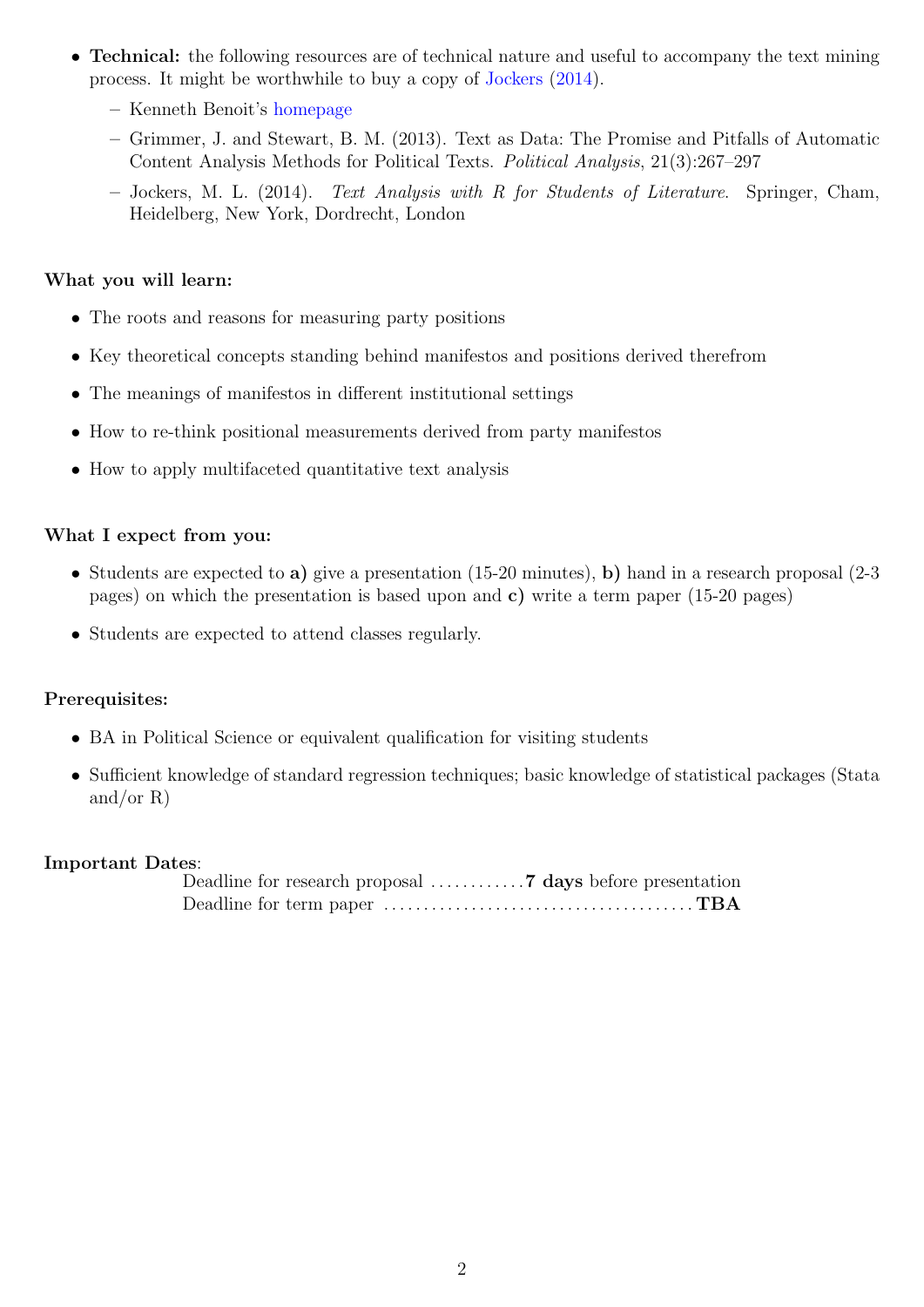# Short Course Outline

| <b>Introduction</b>                                                                                                               | 3 |
|-----------------------------------------------------------------------------------------------------------------------------------|---|
|                                                                                                                                   |   |
|                                                                                                                                   |   |
| <b>Positions from What?</b>                                                                                                       | 4 |
|                                                                                                                                   |   |
|                                                                                                                                   |   |
|                                                                                                                                   |   |
| <b>Manifesto Data</b>                                                                                                             | 5 |
|                                                                                                                                   |   |
|                                                                                                                                   |   |
|                                                                                                                                   |   |
|                                                                                                                                   |   |
| The Meanings of Party Manifestos                                                                                                  | 6 |
|                                                                                                                                   |   |
| <b>Week 11:</b> The External Meaning of Manifestos $\ldots \ldots \ldots \ldots \ldots \ldots \ldots \ldots \ldots \ldots \ldots$ |   |
| <b>Week 12:</b> Exercise: Bring a txt and get to know it $\ldots \ldots \ldots \ldots \ldots \ldots \ldots \ldots \ldots \ldots$  |   |

# Detailed Course Outline

For each session three texts will be listed in the outline below. Please make sure to always read the text marked with "read". Further reading is recommended, but up to your own cost benefit calculations. For your presentation you will need to read all texts listed for your slot. Text length is not a good predictor of the time you will spend reading and understanding a text. I tried to be as fair as possible to spread complexity and length equally across the sessions.

# <span id="page-2-0"></span>Introduction

## <span id="page-2-1"></span>Week 1: Introduction

- Logistics
- Allocation of presentations
- How to write a research proposal
- The style of writing an academic paper
- read Whitesides, G. M. (2004). Whitesides' Group: Writing a paper. Advanced Materials, 16(15):1375– 1377
	- lit Przeworski, A. and Salomon, F. (1995). On the Art of Writing Proposals. Social Science Research Council
	- lit Plümper, T. (2008). Effizient Schreiben. Oldenbourg, München, 2. edition
	- lit King, G., Keohane, R. O., and Verba, S. (1995). Designing Social Inquiry: Scientific Inference in Qualitative Research. Princeton University Press, Princeton, New Jersey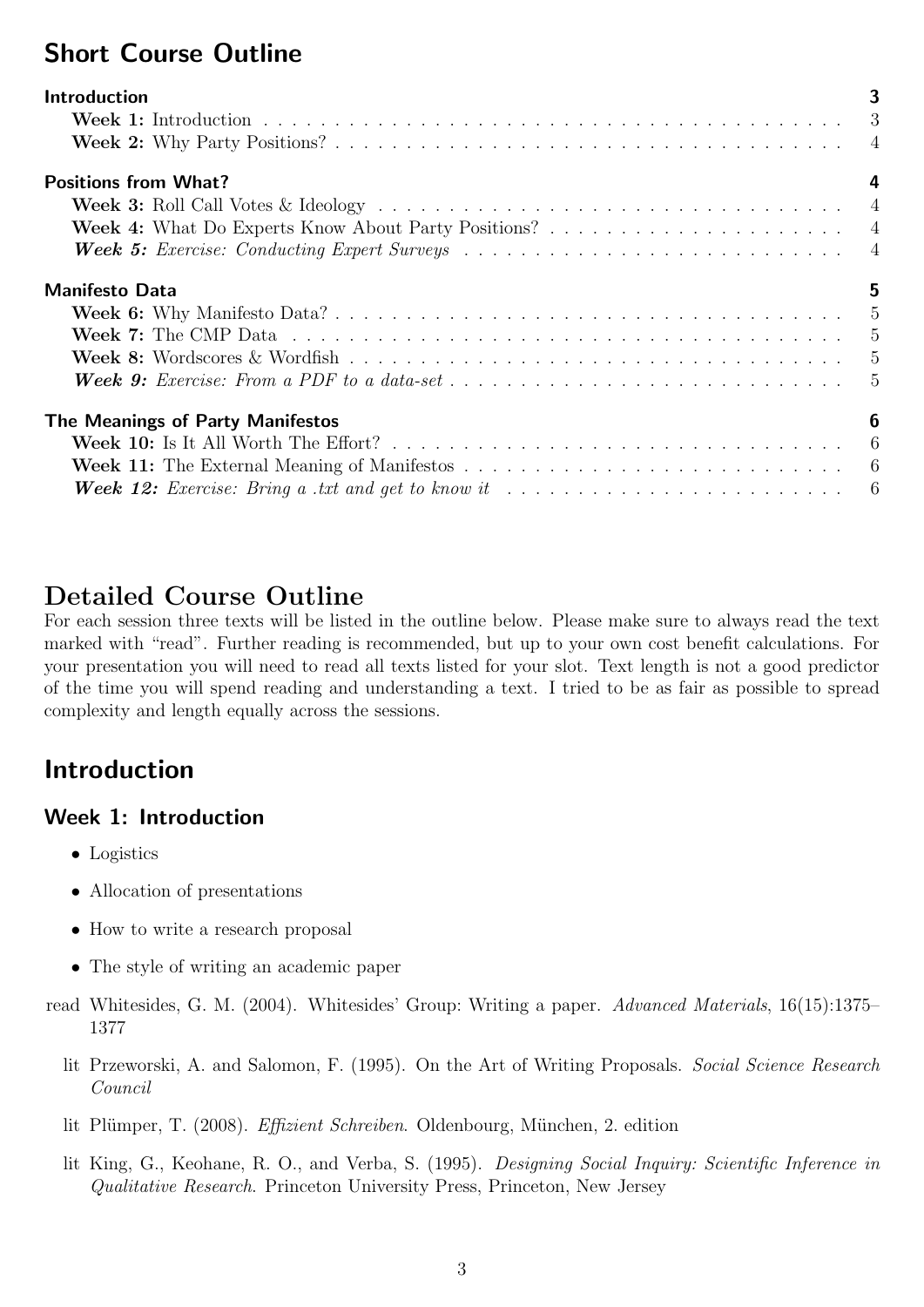## <span id="page-3-1"></span>Week 2: Why Party Positions?

- Why should political science care about parties?
- Why should political science care about party positions?
- read Müller, W. C. (2000). Political Parties in Parliamentary Democracies: Making Delegation and Accountability Work. European Journal of Political Research, 37(3):309–333
	- lit Chapter 1 in: Benoit, K. and Laver, M. (2006). Party Policy in Modern Democracies. Routledge, London
	- lit chapter 10 in: Schumpeter, J. A. (2003). Capitalism, Socialism & Democracy. Routledge, London & New York, 5 edition

# <span id="page-3-2"></span>Positions from What?

### <span id="page-3-3"></span>Week 3: Roll Call Votes & Ideology

- What are roll call votes?
- The relationship between political behavior and ideology
- <span id="page-3-0"></span>read Poole, K. T. and Rosenthal, H. (1985). A Spatial Model for Legislative Roll Call Analysis. American Journal of Political Science, 29(2):357–384
	- lit Thomas, M. (1985). Election Proximity and Senatorial Roll Call Voting. American Journal of Political Science, 29(1):96–111
	- lit Clinton, J. D., Jackman, S., and Rivers, D. (2004). The Statistical Analysis of Roll Call Data. American Political Science Review, 98(02):355–370

## <span id="page-3-4"></span>Week 4: What Do Experts Know About Party Positions?

- What are expert surveys?
- When can we rely on expert judgments?
- read Bakker, R., Vries, C. D., Edwards, E., Hooghe, L., Jolly, S., Marks, G., Polk, J., Rovny, J., Steenbergen, M. R., and Vachudova, M. A. (2012). Measuring Party Positions in Europe: The Chapel Hill Expert Survey Trend File, 1999-2010. Party Politics
	- lit Chapter 4-5 in: Benoit, K. and Laver, M. (2006). Party Policy in Modern Democracies. Routledge, London
	- lit Janda, K. (1980). Political Parties: A Cross-National Survey. Free Press, New York

### <span id="page-3-5"></span>Week 5: Exercise: Conducting Expert Surveys

- Where do these experts come from?
- How to get the survey right
- How to deal with the data

read & bring a copy: [codebook Chapel Hill expert survey](http://www.unc.edu/~hooghe/assets/data/pp/Trend_Codebook.pdf)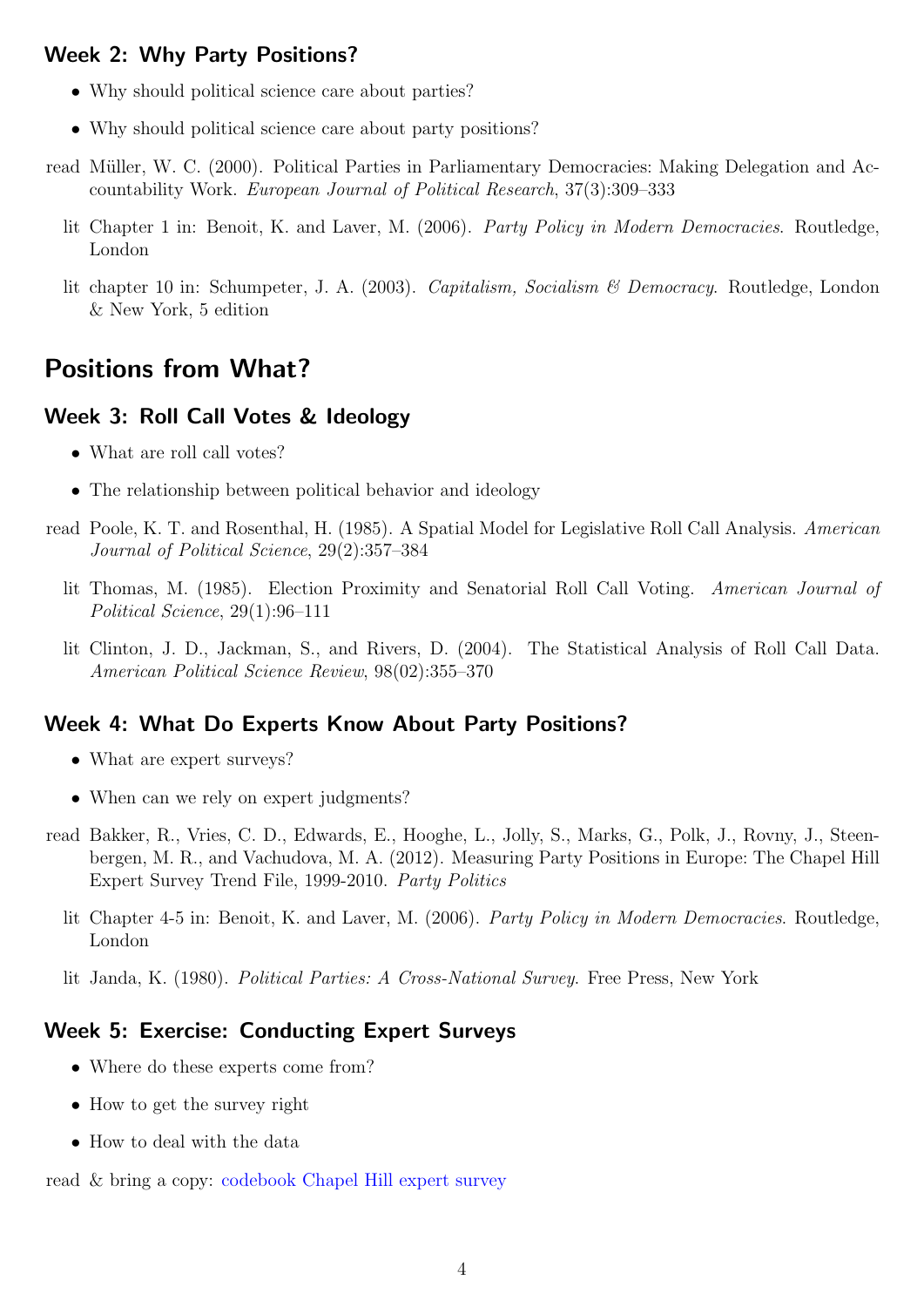# <span id="page-4-3"></span>Manifesto Data

## <span id="page-4-4"></span>Week 6: Why Manifesto Data?

- When are manifestos ideal?
- What can we get out of manifestos?
- <span id="page-4-0"></span>read Benoit, K. and Laver, M. (2007). Estimating Party Policy Positions: Comparing Expert Surveys and Hand-Coded Content Analysis. Electoral Studies, 26(1):90–107
	- lit Adams, J., Clark, M., Ezrow, L., and Glasgow, G. (2006). Are Niche Parties Fundamentally Different from Mainstream Parties? The Causes and the Electoral Consequences of Western European Parties' Policy Shifts, 1976-1998. American Journal of Political Science, 50(3):513–529
	- lit Ezrow, L. (2010). Linking Citizens and Parties. Oxford University Press, Oxford

## <span id="page-4-5"></span>Week 7: The CMP Data

- What are the CMP data?
- <span id="page-4-1"></span>• Why the CMP data?
- read xvi xxiii in Klingemann, H.-D., Volkens, A., Bara, J. L., Budge, I., and McDonald, M. D. (2006). Mapping Policy Preferences II - Estimates for Parties, Electors, and Governments in Eastern Europe, European Union, and OECD 1990-2003. Oxford University Press, Oxford, UK
	- lit Dinas, E. and Gemenis, K. (2010). Measuring Parties' Ideological Positions With Manifesto Data: A Critical Evaluation of the Competing Methods. Party Politics, 16(4):427–450
	- lit Bischof, D. (2015). Towards a Renewal of the Niche Party Concept: Parties, Market Shares and Condensed Offers. Party Politics, page forthcoming

## <span id="page-4-6"></span>Week 8: Wordscores & Wordfish

- What is wordscores?
- What is wordfish?
- <span id="page-4-2"></span>read Proksch, S.-O. and Slapin, J. B. (2008). A Scaling Model for Estimating Time-Series Party Positions from Texts. American Journal of Political Science, 1(3):323–344
	- lit Laver, M., Benoit, K., and Garry, J. (2003). Extracting Policy Positions from Political Texts Using Words as Data. American Political Science Review, 97(2):311–331
	- lit Klüver, H. (2009). Measuring Interest Group Influence Using Quantitative Text Analysis. European Union Politics, 10(4):535–549

## <span id="page-4-7"></span>Week 9: Exercise: From a PDF to a data-set

- Getting .txt out of .pdf
- What to do with the .txt file in R?
- Packages to get info out of your corpus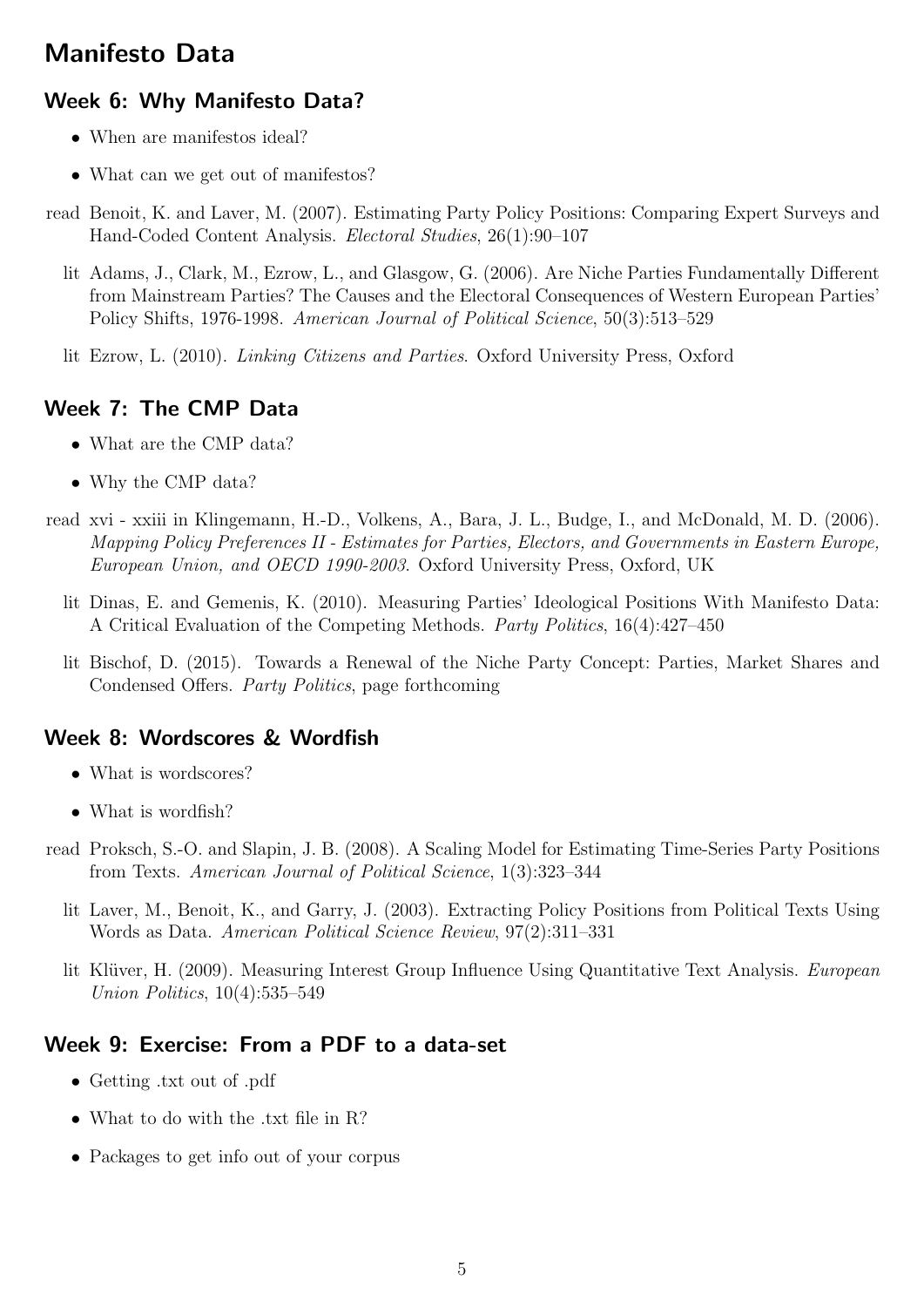read Part I in (3-57): Jockers, M. L. (2014). Text Analysis with R for Students of Literature. Springer, Cham, Heidelberg, New York, Dordrecht, London

lit [Benoit: How to batch convert pdf files to text](http://www.kenbenoit.net/category/quantitative-methods/)

# <span id="page-5-0"></span>The Meanings of Party Manifestos

### <span id="page-5-1"></span>Week 10: Is It All Worth The Effort?

- The hows and whys of party manifestos
- Is a manifesto a manifesto a manifesto?
- read Harmel, R. (2011). The How's and Why's of Party Manifestos: Some Thoughts for a Cross-National Research Agenda. Paper prepared for discussion at the Workshop on Why and How of Party Manifestos in New and in Established Democracies, ECPR Joint Sessions of Workshops, St. Gallen, Switzerland, 12-17 April, 2011
	- lit Chapter 1 in (1-49): Kitschelt, H. P. and Wilkinson, S. I. (2007). Patrons, Clients, and Policies - Patterns of Democratic Accountability and Political Competition. Cambridge University Press, Cambridge, UK
	- lit Kavanagh, D. (1981). The Politics of Manifestos. Parliamentary Affairs, 34(1):7–27

#### <span id="page-5-2"></span>Week 11: The External Meaning of Manifestos

- The meaning of manifestos for voters
- The meaning of manifestos for the media
- read Däubler, T. (2015). What the UK General Elections of 2005/10 Tell Us about the Demand for Manifestos (and the Other Way Round). Parliamentary Affairs, 68(1):401–422
	- lit Bara, J. (2005). A Question of Trust: Implementing Party Manifestos. Parliamentary Affairs, 58(3):585–599
	- lit Helbling, M. and Tresch, A. (2011). Measuring Party Positions and Issue Salience from Media Coverage: Discussing and Cross-Validating New Indicators. Electoral Studies, 30(1):174–183

#### <span id="page-5-3"></span>Week 12: Exercise: Bring a .txt and get to know it

- Bring a .txt file of your choice
- Use R to get the information you need
- Why Kollegah's language is as complex as Goethe's
- read Part II in (59-99): Jockers, M. L. (2014). Text Analysis with R for Students of Literature. Springer, Cham, Heidelberg, New York, Dordrecht, London
	- lit [using the koRpus package for text analysis](http://cran.r-project.org/web/packages/koRpus/vignettes/koRpus_vignette.pdf)
	- lit Die Wortschätze Deutscher Rapper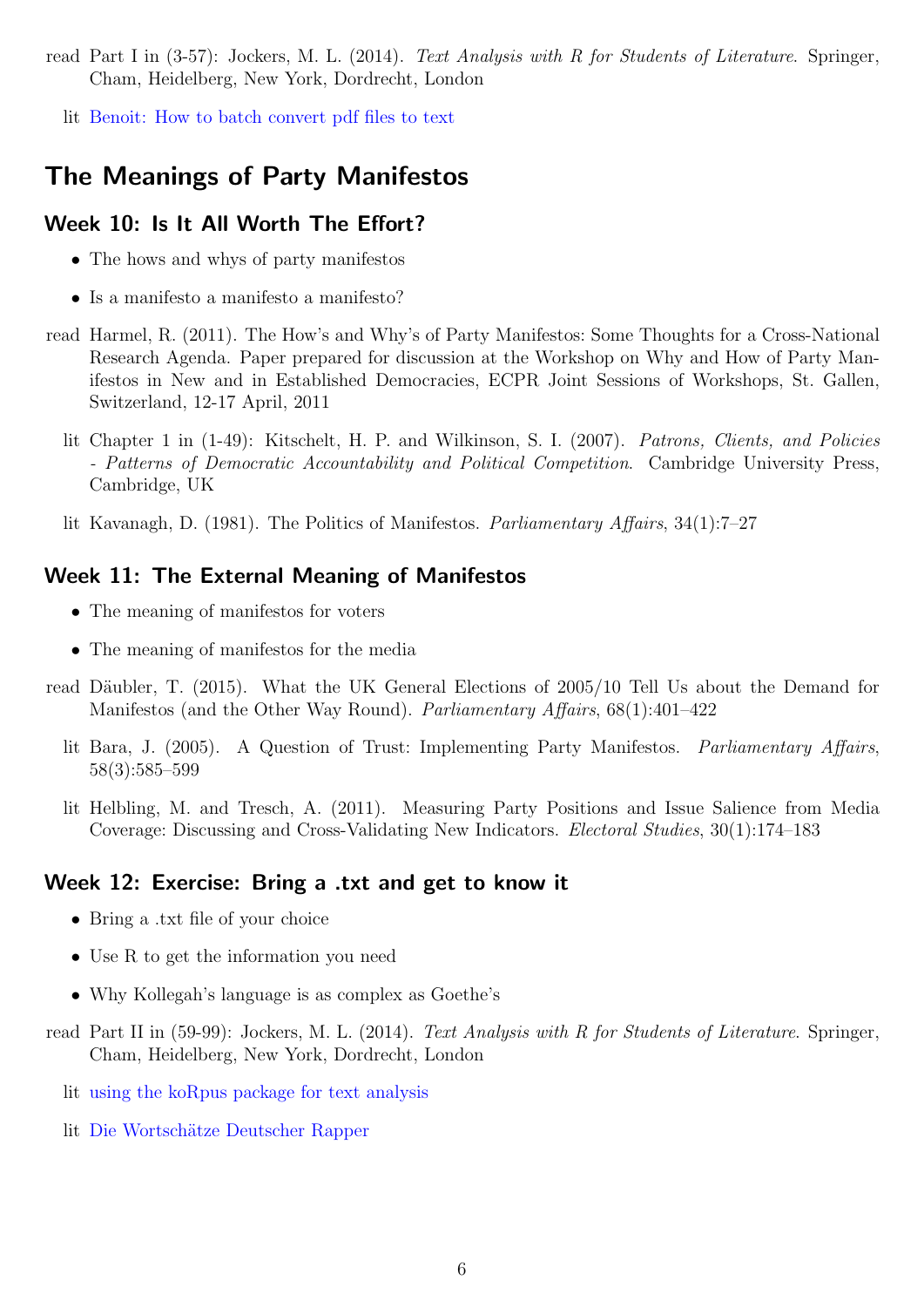# **References**

- Adams, J., Clark, M., Ezrow, L., and Glasgow, G. (2006). Are Niche Parties Fundamentally Different from Mainstream Parties? The Causes and the Electoral Consequences of Western European Parties' Policy Shifts, 1976-1998. American Journal of Political Science, 50(3):513–529.
- Bakker, R., Vries, C. D., Edwards, E., Hooghe, L., Jolly, S., Marks, G., Polk, J., Rovny, J., Steenbergen, M. R., and Vachudova, M. A. (2012). Measuring Party Positions in Europe: The Chapel Hill Expert Survey Trend File, 1999-2010. Party Politics.
- Bara, J. (2005). A Question of Trust: Implementing Party Manifestos. Parliamentary Affairs, 58(3):585–599.
- Benoit, K. and Laver, M. (2006). Party Policy in Modern Democracies. Routledge, London.
- Benoit, K. and Laver, M. (2007). Estimating Party Policy Positions: Comparing Expert Surveys and Hand-Coded Content Analysis. Electoral Studies, 26(1):90–107.
- Bischof, D. (2015). Towards a Renewal of the Niche Party Concept: Parties, Market Shares and Condensed Offers. Party Politics, page forthcoming.
- Budge, I. and Hofferbert, R. I. (1990). Mandates and Policy Outputs: U.S. Party Platforms and Federal Expenditures. American Political Science Review, 84(1):111–131.
- <span id="page-6-0"></span>Budge, I., Klingemann, H.-D., Volkens, A., Bara, J., and Tanenbaum, E. (2001). Mapping Policy Preferences: Estimates for Parties, Electors, and Governments, 1945-1998. Oxford University Press, Oxford.
- Clinton, J. D., Jackman, S., and Rivers, D. (2004). The Statistical Analysis of Roll Call Data. American Political Science Review, 98(02):355–370.
- Däubler, T. (2015). What the UK General Elections of 2005/10 Tell Us about the Demand for Manifestos (and the Other Way Round). Parliamentary Affairs, 68(1):401–422.
- Debus, M. (2009). Analysing Party Politics in Germany with New Approaches for Estimating Policy Preferences of Political Actors. German Politics, 18(3):281–300.
- Dinas, E. and Gemenis, K. (2010). Measuring Parties' Ideological Positions With Manifesto Data: A Critical Evaluation of the Competing Methods. Party Politics, 16(4):427–450.
- Ezrow, L. (2010). Linking Citizens and Parties. Oxford University Press, Oxford.
- Grimmer, J. and Stewart, B. M. (2013). Text as Data: The Promise and Pitfalls of Automatic Content Analysis Methods for Political Texts. Political Analysis, 21(3):267–297.
- Harmel, R. (2011). The How's and Why's of Party Manifestos: Some Thoughts for a Cross-National Research Agenda. Paper prepared for discussion at the Workshop on Why and How of Party Manifestos in New and in Established Democracies, ECPR Joint Sessions of Workshops, St. Gallen, Switzerland, 12-17 April, 2011.
- Helbling, M. and Tresch, A. (2011). Measuring Party Positions and Issue Salience from Media Coverage: Discussing and Cross-Validating New Indicators. Electoral Studies, 30(1):174–183.
- Janda, K. (1980). Political Parties: A Cross-National Survey. Free Press, New York.
- Jockers, M. L. (2014). Text Analysis with R for Students of Literature. Springer, Cham, Heidelberg, New York, Dordrecht, London.
- Kavanagh, D. (1981). The Politics of Manifestos. Parliamentary Affairs, 34(1):7–27.
- King, G., Keohane, R. O., and Verba, S. (1995). Designing Social Inquiry: Scientific Inference in Qualitative Research. Princeton University Press, Princeton, New Jersey.
- Kitschelt, H. P. and Wilkinson, S. I. (2007). Patrons, Clients, and Policies Patterns of Democratic Accountability and Political Competition. Cambridge University Press, Cambridge, UK.
- Klingemann, H.-D., Volkens, A., Bara, J. L., Budge, I., and McDonald, M. D. (2006). Mapping Policy Preferences II Estimates for Parties, Electors, and Governments in Eastern Europe, European Union, and OECD 1990-2003. Oxford University Press, Oxford, UK.